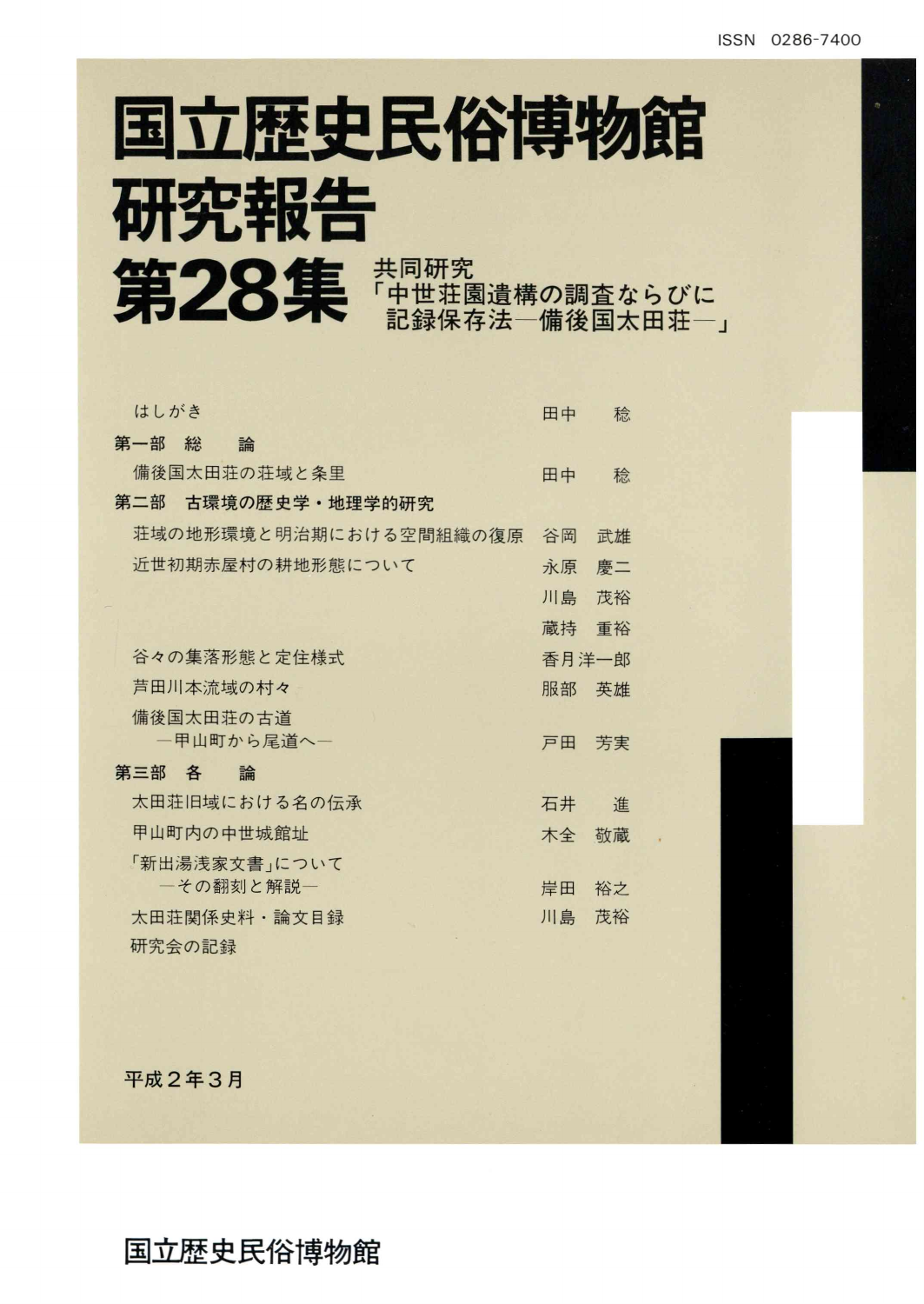研究報告

## 第28集

平成2年3月

| *<br>目<br>第二部<br>第一部<br>鑽芦<br>▓<br>羅荘域<br>▓近世初期赤屋村の耕地形態につ<br>▓備後国太田荘<br>W)<br>It<br>次<br>$\overline{\mathbb{H}}$<br>Ą<br>しがき<br>川<br>の集落形態と定住様式<br>古環境の歴史学<br>の地形環境と明治期における空間組織<br>総<br>:本流域<br>論<br>の<br>の村々<br>荘域と条里:<br>$\bullet$<br>地理学的研究<br>いて…<br>の復原・<br>服部<br>香月洋<br>蔵川永<br>谷岡<br>田中<br>田中<br>持島原 | 英雄<br>重茂慶<br>武雄<br>郎<br>裕裕二<br>稔<br>稔 | 135<br>113<br>57<br>43<br>7<br>1 |
|------------------------------------------------------------------------------------------------------------------------------------------------------------------------------------------------------------------------------------------------------------------------------------------------------------|---------------------------------------|----------------------------------|
|                                                                                                                                                                                                                                                                                                            |                                       |                                  |
|                                                                                                                                                                                                                                                                                                            |                                       |                                  |
|                                                                                                                                                                                                                                                                                                            |                                       |                                  |
|                                                                                                                                                                                                                                                                                                            |                                       |                                  |
| ▓▓<br>後国太田荘の古道….<br>甲<br>山町から尾道<br>戸田                                                                                                                                                                                                                                                                      | 芳実                                    | 177                              |
| 第三部<br>各<br>論                                                                                                                                                                                                                                                                                              |                                       |                                  |
| ▓太田荘旧域における名の伝承<br>石井                                                                                                                                                                                                                                                                                       | 進                                     | 195                              |
| ▓甲山町内の中世城館址<br>木全                                                                                                                                                                                                                                                                                          | 敬蔵                                    | 207                              |
| ▓『新出湯浅家文書』<br>にっ<br>ţ١<br>$\tau$<br>岸田                                                                                                                                                                                                                                                                     | 裕之                                    | 231                              |
| ▓研究会の記録…<br>その翻刻と解説                                                                                                                                                                                                                                                                                        |                                       | 267                              |
| <b>▓太田荘関係史料</b><br>•論文目録<br>川島                                                                                                                                                                                                                                                                             | 茂裕                                    | 3                                |

 $\frac{*}{\mathbb{H}}$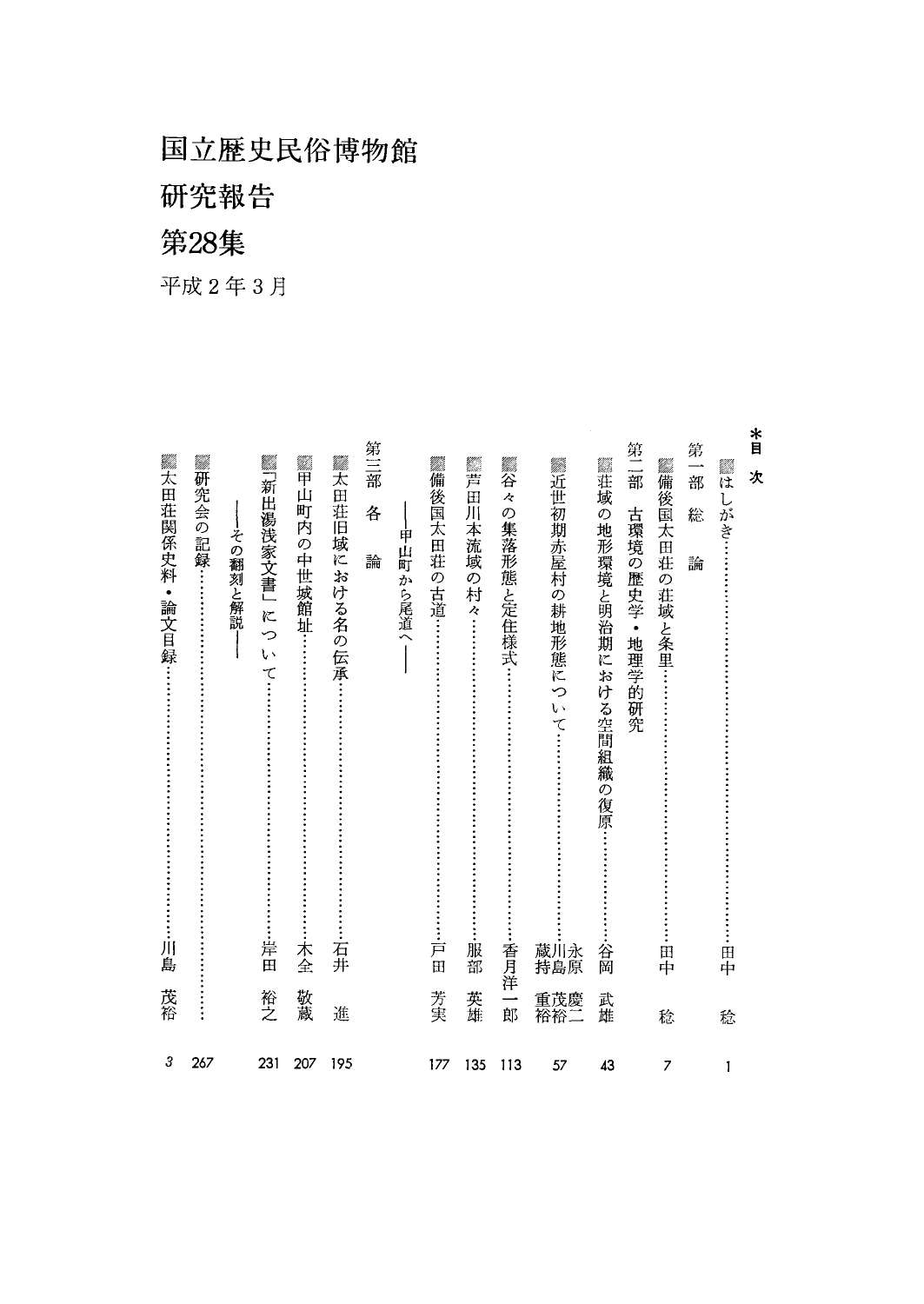付図3 備後国太田荘主要部の地形区分図 付図11 備後国太田荘域遺跡略地図 付図10 甲山町播磨地区の荒神名分布図 付図6 赤屋村宝暦5年耕地積分布図 付図4 甲山町赤屋地区水路図 付図2 備後国太田荘主要部における明治期 付図1 備後国太田荘南部地形図 付図9ー⑶ 太田荘尾道間の古交通路 付図9-2 太田荘尾道間の古交通路 付図9--(1) 太田荘尾道間の古交通路 付図8 世羅町本郷有美谷用水図 付図7--2 甲山町伊尾地区地名・用水図(第2図) 付図7-13 甲山町伊尾地区地名・用水図(第1図) 付図5 赤屋村正保3年耕地積分布図 付図 9――(1) 空間組織復原図 (第3図市〜尾道) (第2図 甲山〜市) (第1図)赤屋〜尾道) (第3図 市〜尾道) (第2図 甲山~市) (第1図 赤屋~尾道) 甲山町伊尾地区地名・用水図(第2図) 甲山町伊尾地区地名・用水図(第1図) 保3年耕地積分布図 5年耕地積分布図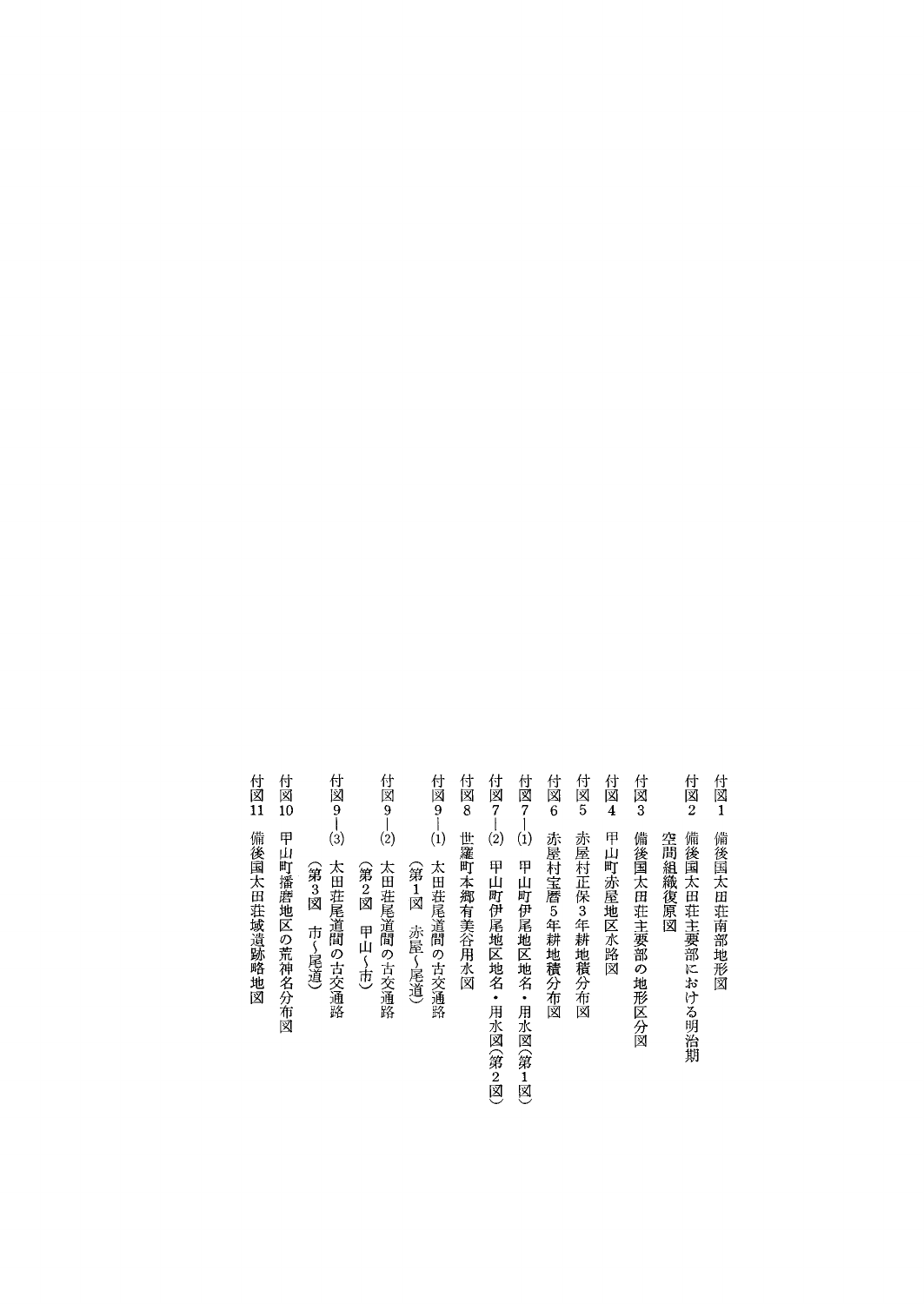第一部 総

論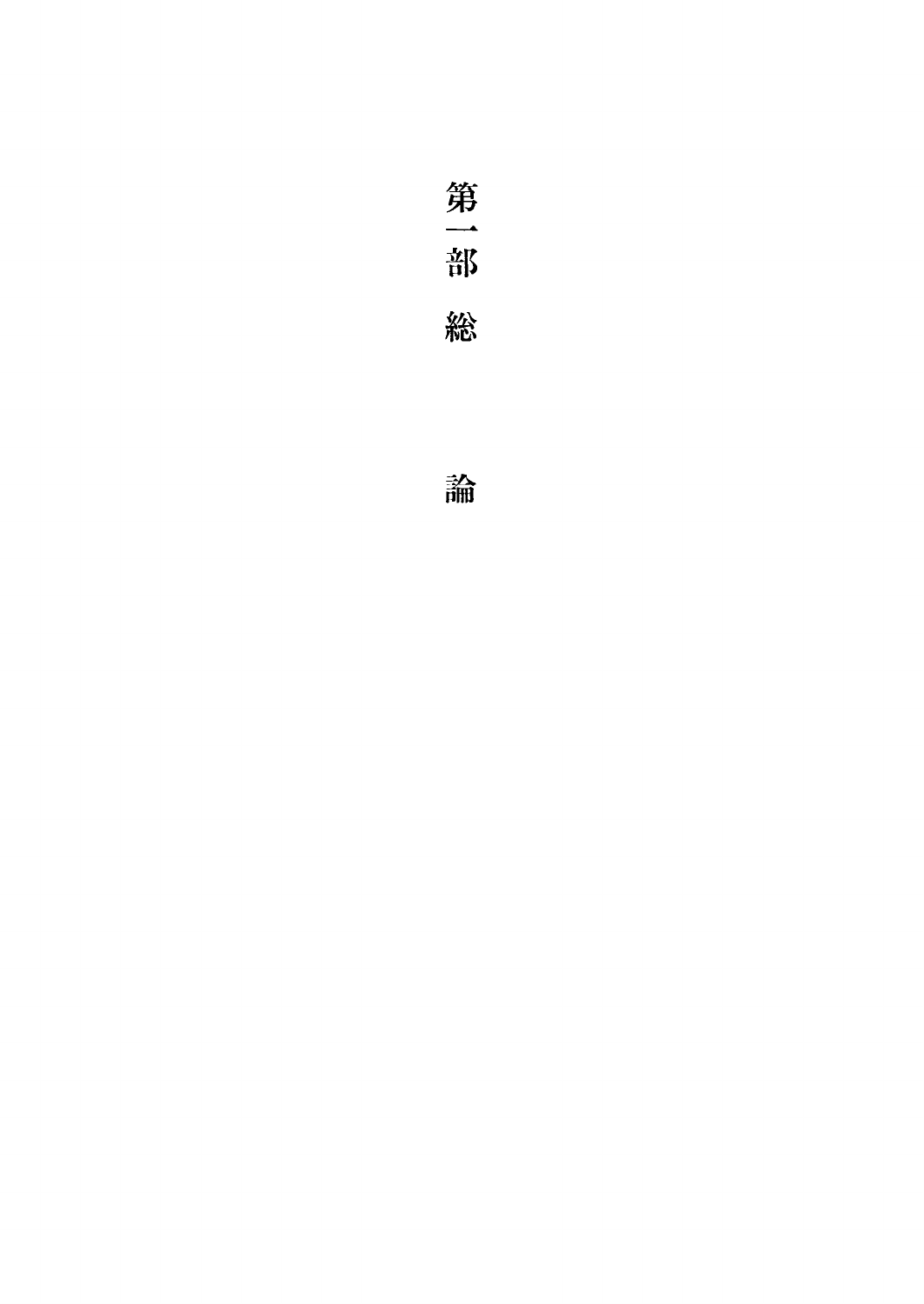第二部 古環境の歴史学・地理学的研究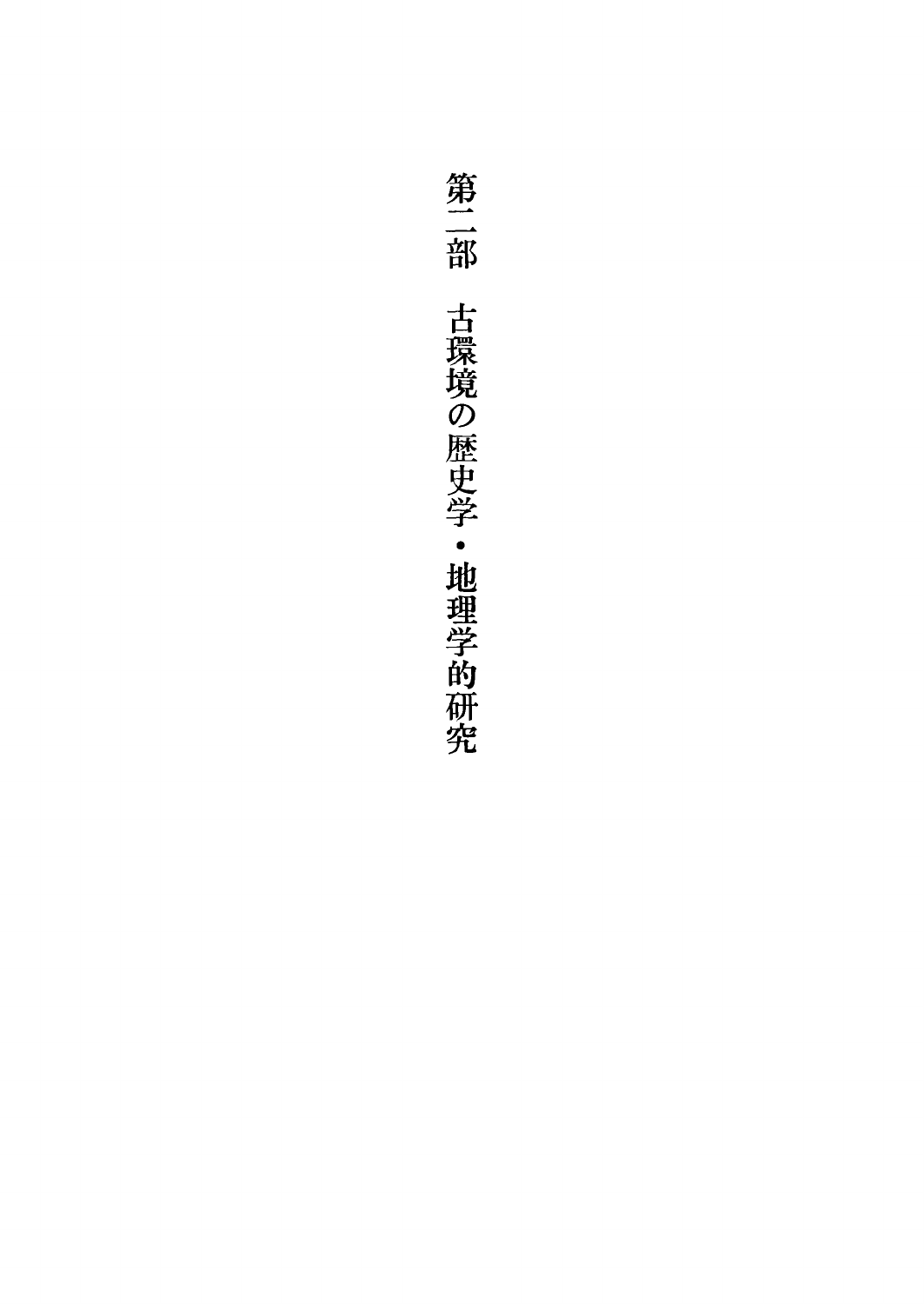

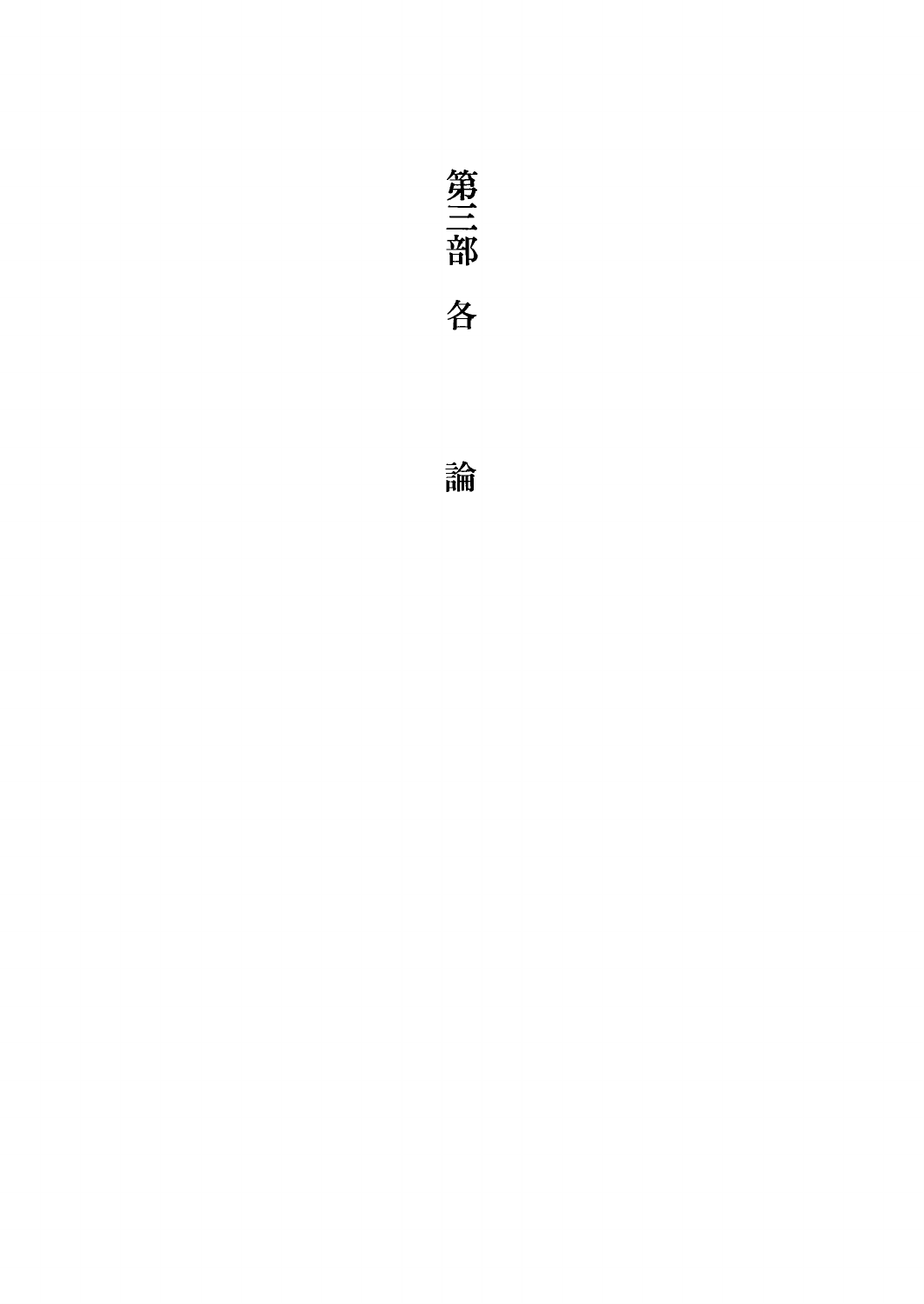#### Bulletin of

### the National Museum of

#### Japanese History

vol. 28 Joint Study on the Method of Conducting On-Site Investigations of the Shôen of the Middle Ages. 2: Bingo-no-Kuni. Ôta-no-shô

#### Contents:

| Тамака, М.    |                                                        |
|---------------|--------------------------------------------------------|
| TANAKA, M.    | Manor Territory and Paddy Field Grids in Ota-no-shô  7 |
| TANIOKA, T.   | Geomorphological Environment of the Manor and          |
|               | Reconstitution of Spatial Organization in Meiji Era 43 |
| NAGAHARA, K.  | Farm Land and Residence of Ota-no-shô 57               |
| KAWASHIMA, S. | Problems Concerning the Farm Lands on the Flat         |
|               | Areas in Ota-no-shô ……………………………………………59                |
| KURAMOCHI, S. | Form of Farm Lands in Akaya Village in the Early       |
|               |                                                        |
| KURAMOCHI, S. | Residences of Farmers and Housing Forms  101           |
| KATSUKI, Y.   | Forms of Communities in the Valleys and the Modes      |
|               |                                                        |
| HATTORI, H.   | Villages in the Basin of the Ashida River  135         |
| TODA, Y.      | Ancient Road in Ota-no-shô, Bingo Country  177         |
| Ishii, S.     | Transmission of "Myô" in Old Area of Ōta-no-shô …… 195 |
| Кімата, К.    | The Ruins of Medieval Castle in Kôsan-chô, Hiro-       |
|               |                                                        |
| Kishida, H.   |                                                        |
|               | - Deciphering and Interpretation -                     |
|               |                                                        |
| Kawashima, S. |                                                        |
| Mar. 1990     |                                                        |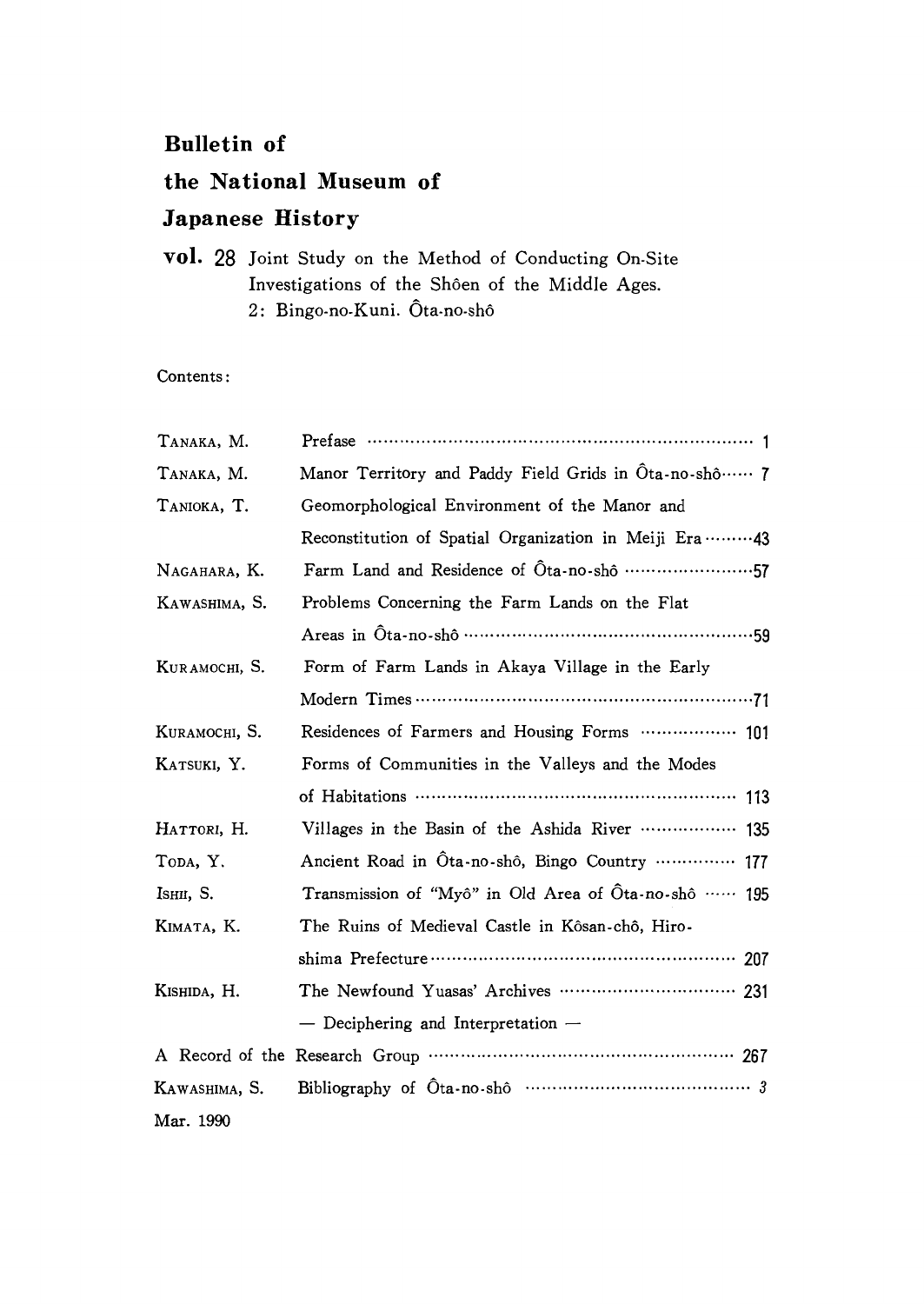#### 国立歴史民俗博物館研究報告寄稿要項

- 1.国立歴史民俗博物館研究報告は,歴史学,考古学,民俗学およびそれらの協 業による広義の歴史学ならびにそれらと関連する諸科学に関する論文,資料・ 研究ノー一ト,調査研究活動報告等を掲載・発表することにより,それらの学問 の発展に寄与するものである。
- 2. 国立歴史民俗博物館研究報告に寄稿することができる者は、次のとおりとす る。
- (1)国立歴史民俗博物館(以下「本館」という)の教官(客員教授等を含む) および本館の組織,運営に関与する者
- (2)本館が受け入れた各種研究員および研究協力老等
- (3)その他本館において適当と認めた者
- 3.原稿を寄稿する場合は,論文,資料・研究ノート,調査研究活動報告等のう ち,いずれであるかをその表紙に明記するものとする。なお,この区分につい ての最終的な調整は,国立歴史民俗博物館研究委員会(以下「研究委員会」と いう、)において行う。
- 4. 原稿執筆における使用言語は、日本語を原則とする。ただし、他の言語を用 いる場合は,研究委員会に相談するものとする。
- 5.特殊な文字,記号,印刷方法等が必要な場合は,研究委員会に相談するもの とする。
- 6. 寄稿する原稿には、原則として英文により400語程度の要旨を付けるか、あ るいは英訳用の和文800字以内の要旨を付けるものとする。
- 7.寄稿する原稿の枚数は,原則として制限しない。ただし,研究委員会の判断 により,紙数等の関係から分割して掲載することがある。
- 8.寄稿する原稿は,必ず清書し,原稿の写し1部を添付するものとする。
- 9.寄稿された原稿は,研究委員会において検討のうえ,採否を決定する。
- 10.稿料の支払い,掲載料の徴収は行わない。
- 11.原稿の寄稿先および連絡先は,次のとおりとする。
	- ⑬285佐倉市城内町117番地 国立歴史民俗博物館内 国立歴史民俗博物館研究委員会(電話 代表 0434-86-0123)

|             |   |   | 国立歴史民俗博物館研究報告 第28集              |  |
|-------------|---|---|---------------------------------|--|
| 平成2年3月23日 印 |   | 刷 |                                 |  |
|             |   |   | 平成2年3月30日 発 行 (非売品)             |  |
| 編集・発行       |   |   | 国立歴史民俗博物館                       |  |
|             |   |   | $\overline{+}$ 285 千葉県佐倉市城内町117 |  |
|             |   |   | 電 話 0434―86―0123(代表)            |  |
| 印           | 刷 |   | 第一法規出版株式会社                      |  |
|             |   |   | 〒107 東京都港区南青山2―11―17            |  |
|             |   |   | 電 話 03-404-2251 (代表)            |  |

◎Printed in Japan Mar.1990